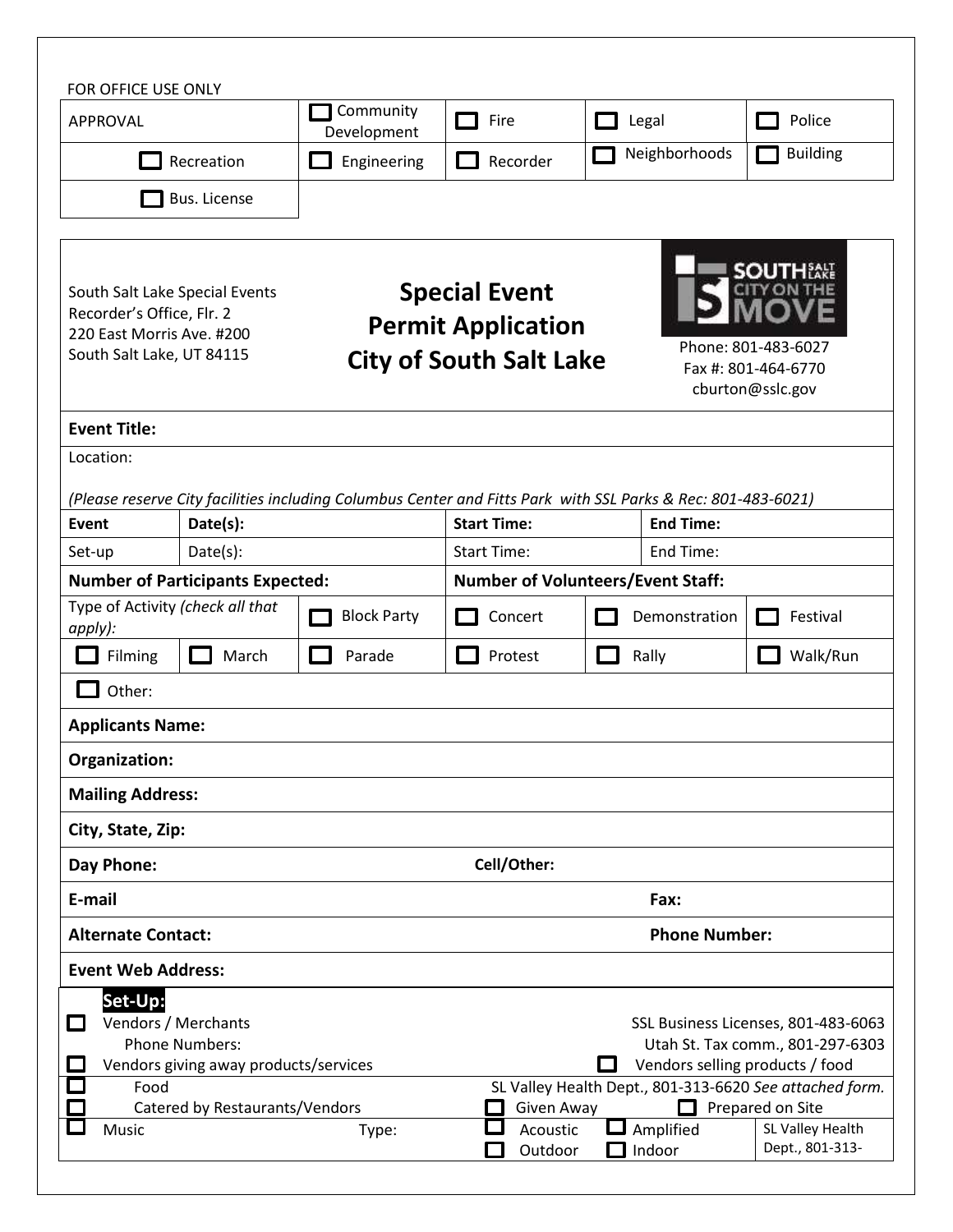|        |                                                                                            |                                                                                                   |                                      | 6620                                                                                                              |  |  |  |  |
|--------|--------------------------------------------------------------------------------------------|---------------------------------------------------------------------------------------------------|--------------------------------------|-------------------------------------------------------------------------------------------------------------------|--|--|--|--|
|        | PA/Audio System                                                                            | Type:                                                                                             |                                      |                                                                                                                   |  |  |  |  |
|        | Fencing/Scaffolding                                                                        |                                                                                                   |                                      | (please include details on site map)                                                                              |  |  |  |  |
|        | <b>Electrical Requirements</b>                                                             |                                                                                                   |                                      | (check availability and potential costs with location)                                                            |  |  |  |  |
|        | <b>Portable Sanitary Units</b>                                                             |                                                                                                   |                                      | SL Valley Health Dept., 801-313-6629                                                                              |  |  |  |  |
|        | Garbage Cans/Collection/Recycling                                                          |                                                                                                   |                                      | (must obtain privately)                                                                                           |  |  |  |  |
|        | <b>Temporary Stage</b>                                                                     | Dimensions:                                                                                       |                                      | (please include details on site map)                                                                              |  |  |  |  |
|        | Propane/gas or Liquid Used or Stored                                                       |                                                                                                   |                                      | SSL Fire Marshal, 801-483-6012                                                                                    |  |  |  |  |
|        | Tents/Pop-up Canopies                                                                      | Number:                                                                                           |                                      |                                                                                                                   |  |  |  |  |
|        |                                                                                            | Dimensions:                                                                                       |                                      | The City does not have any available to rent.                                                                     |  |  |  |  |
|        | <b>Temporary Structures</b>                                                                |                                                                                                   | Number:                              | SSL Fire Marshal, 801-483-6012                                                                                    |  |  |  |  |
|        |                                                                                            |                                                                                                   | Dimensions:                          |                                                                                                                   |  |  |  |  |
|        | <b>Road Use and Security:</b>                                                              |                                                                                                   |                                      | SSL Public Works Dept.,                                                                                           |  |  |  |  |
|        |                                                                                            |                                                                                                   |                                      | 801-412-3210                                                                                                      |  |  |  |  |
| $\sim$ | <b>Road Closure</b>                                                                        | Location:                                                                                         |                                      |                                                                                                                   |  |  |  |  |
|        |                                                                                            |                                                                                                   |                                      | (traffic plan required, see separate included page)                                                               |  |  |  |  |
|        | <b>Barricades</b>                                                                          |                                                                                                   |                                      | (must obtain privately)                                                                                           |  |  |  |  |
|        | Sidewalk Usage                                                                             | Location:                                                                                         |                                      |                                                                                                                   |  |  |  |  |
|        |                                                                                            |                                                                                                   | (please include details on site map) |                                                                                                                   |  |  |  |  |
|        | <b>UDOT Road / Use Permit</b>                                                              |                                                                                                   |                                      | UDOT, 801-887-8763                                                                                                |  |  |  |  |
|        |                                                                                            |                                                                                                   |                                      | (State St., 700 East, 3300 South, etc.)                                                                           |  |  |  |  |
|        | Off Duty Police Officers for Additional Security                                           |                                                                                                   |                                      | SSLPD, 801-412-3606<br>Number of Personnel:                                                                       |  |  |  |  |
|        | <b>Private Security Hired</b>                                                              | Company Name:                                                                                     |                                      |                                                                                                                   |  |  |  |  |
|        | Races:                                                                                     |                                                                                                   |                                      |                                                                                                                   |  |  |  |  |
|        | Competitive Walk/Run                                                                       |                                                                                                   |                                      |                                                                                                                   |  |  |  |  |
|        | Walk: Non-Competitive                                                                      | Will stay on sidewalks and follow pedestrian laws                                                 |                                      |                                                                                                                   |  |  |  |  |
|        | Monitors: provided by you for race                                                         |                                                                                                   |                                      | How Many?:                                                                                                        |  |  |  |  |
|        | <b>Miscellaneous:</b><br>Open to the Public                                                |                                                                                                   |                                      |                                                                                                                   |  |  |  |  |
|        |                                                                                            |                                                                                                   |                                      | Private Group / Party                                                                                             |  |  |  |  |
|        | <b>Admission Charged?</b>                                                                  |                                                                                                   | How Much?:                           |                                                                                                                   |  |  |  |  |
|        | <b>Alcoholic Beverages</b>                                                                 | Alcohol Permits are a separate process.                                                           |                                      | Utah DABC, 801-997-6800<br>SSL Recorder's Office, 801-483-6027                                                    |  |  |  |  |
|        | Animals                                                                                    | Number:                                                                                           |                                      | What Kind:                                                                                                        |  |  |  |  |
|        | Prize Drawing?<br>Y N                                                                      | Provide Details:                                                                                  |                                      | SSLPD, 801-412-3606                                                                                               |  |  |  |  |
|        | Fireworks / Fire Performances / Open Flame                                                 |                                                                                                   |                                      | SSL Fire Marshal, 801-483-6012                                                                                    |  |  |  |  |
|        | Motion Pictures / Videos                                                                   | <b>Public Showing</b>                                                                             |                                      |                                                                                                                   |  |  |  |  |
|        | Other:                                                                                     |                                                                                                   |                                      |                                                                                                                   |  |  |  |  |
|        |                                                                                            |                                                                                                   |                                      |                                                                                                                   |  |  |  |  |
|        |                                                                                            | responsible for paying for city services beyond "basic city services: (if applicable to my event) |                                      | My signature verifies that I have completed this application to the best of my knowledge and I am aware that I am |  |  |  |  |
|        |                                                                                            |                                                                                                   |                                      |                                                                                                                   |  |  |  |  |
|        |                                                                                            |                                                                                                   |                                      |                                                                                                                   |  |  |  |  |
|        |                                                                                            |                                                                                                   |                                      |                                                                                                                   |  |  |  |  |
|        |                                                                                            |                                                                                                   |                                      |                                                                                                                   |  |  |  |  |
|        | Print Applicant's Name                                                                     |                                                                                                   | Applicant's Signature                | Date                                                                                                              |  |  |  |  |
|        | Applications must be submitted at least ten (10) days before any advertising for the       |                                                                                                   |                                      |                                                                                                                   |  |  |  |  |
|        | event. The city recorder will notify the applicant of approval or disapproval within seven |                                                                                                   |                                      |                                                                                                                   |  |  |  |  |
|        | (7) calendar days. Events which require special accommodations, such as pyrotechnics or    |                                                                                                   |                                      |                                                                                                                   |  |  |  |  |
|        |                                                                                            |                                                                                                   |                                      | substantial use of city resources, may require additional time for review.                                        |  |  |  |  |
|        |                                                                                            |                                                                                                   |                                      |                                                                                                                   |  |  |  |  |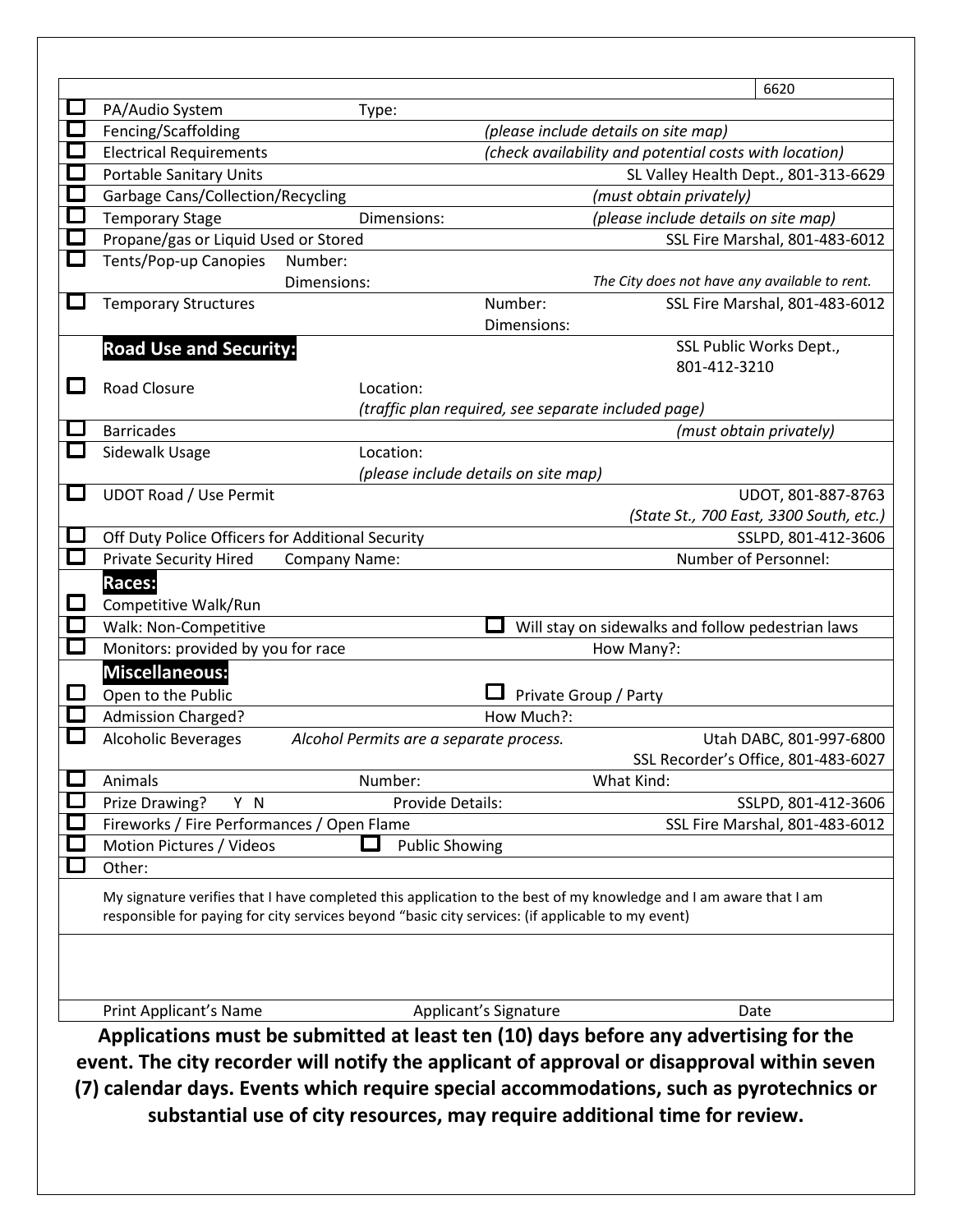## EVENT DESCRIPTION

Please describe your event in detail and any additional information or pages

*Please be sure to include any elements of your event that will help our review committee*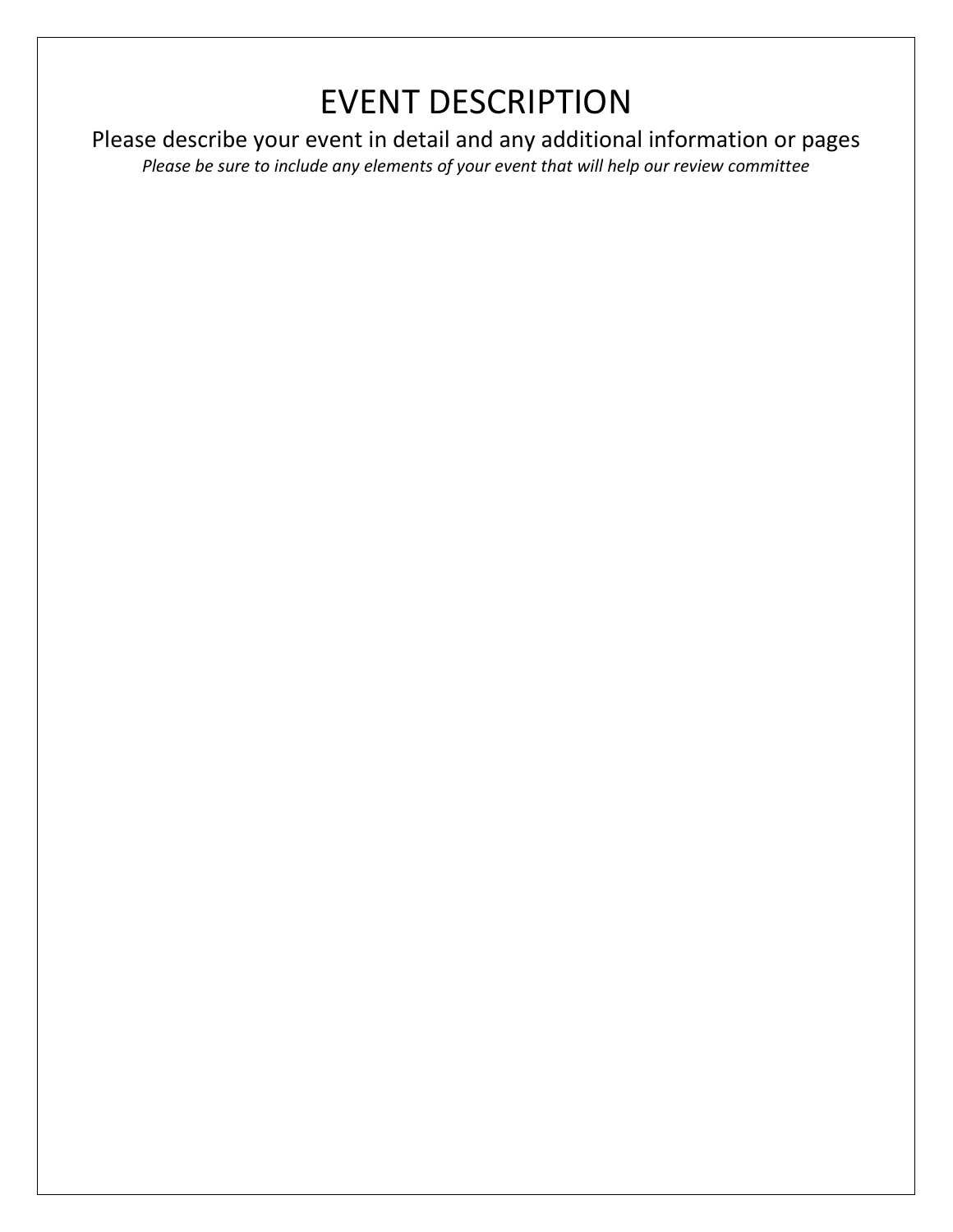## DETAILED SITE MAP / Traffic Plan

PLEASE INCLUDE OR ATTACH A DETAILED SITE PLAN AND/OR ROUTE MAP. COMPUTER OR HAND-DRAW SITE PLANS ARE APPROPRIATE. CALL ED RUFENER AT PUBLIC WORKS WITH QUESTIONS: 801-412-3210. *Be aware that if you are faxing a map, many elements may not be visible.* Your map should include:

- The names of streets, placement of barricades, and/or road closures
- The areas where participants and vendors/merchants will park
- Parade forming and disbanding areas, bleacher, etc.
- Vendor and booth placement